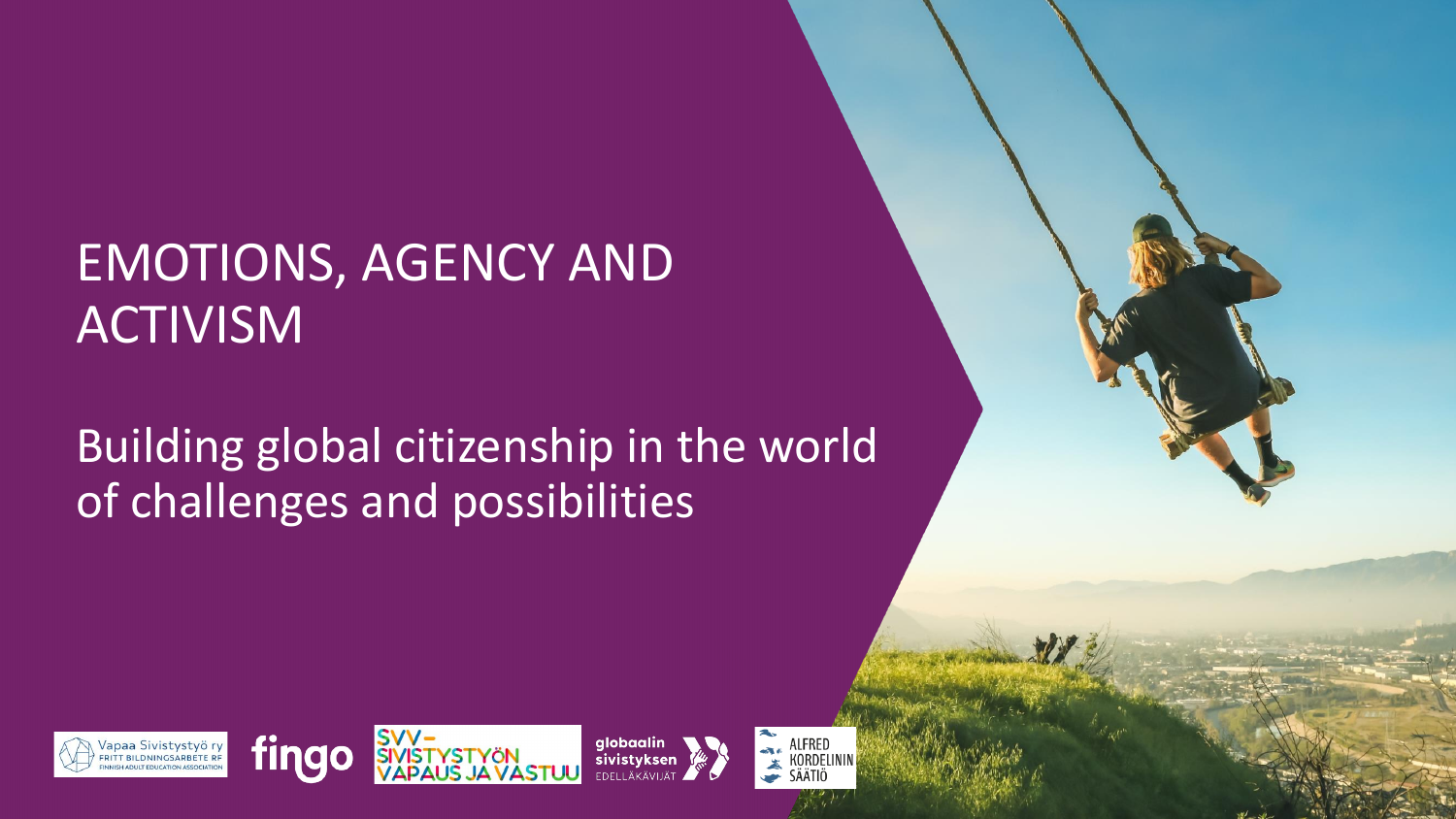Where do you come from and what brings you here?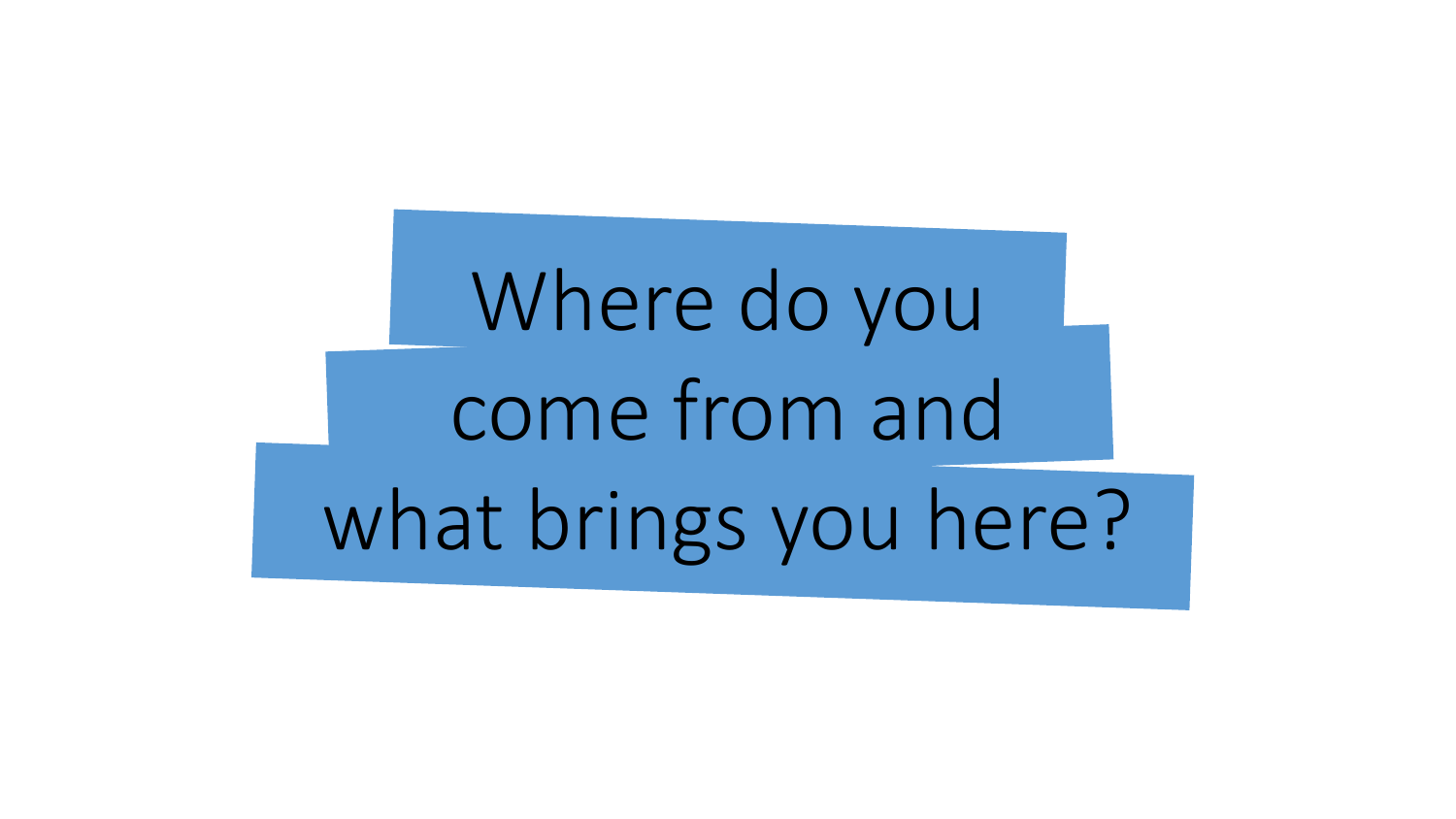### **Instructions**



- The workshop is based on dialogue, shared knowledge and exchanging experiences.
	- Be present and participate for the whole afternoon if only possible.
	- Listen actively and respect others´ opinions.
	- Share your own experiences, opinions and ideas as much as you feel comfortable to.
- Language in the workshop is English.
- We will use Zoom to communicate and Mural to write down group reflections.
	- Write your name + organization in your Zoom status (Rename button)
	- Mute your microphone to avoid background noises.
	- Turn on your video as much as you feel comfortable to.
	- Discuss and ask questions in the chat.
	- Use Raise hand button to request to speak.
- Jenni will help in case of any technical challenges (chat / [jenni.tuominen@fingo.fi\)](mailto:jenni.tuominen@fingo.fi)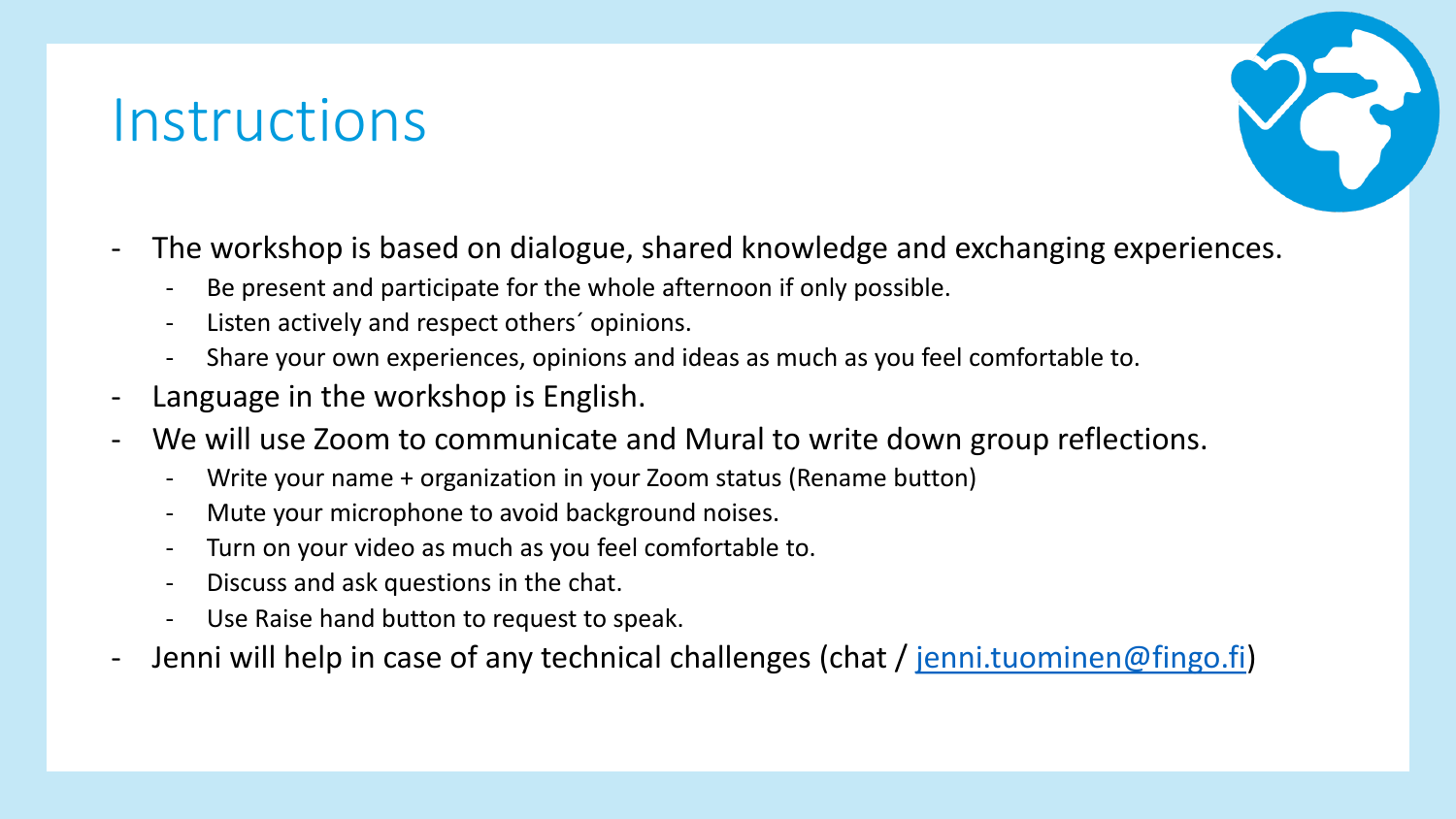#### **12:00 Welcoming & orientation**

#### **12:15-13:15 SESSION 1: ARTS, EMOTIONS AND AGENCY**

**Raisa Foster:** Irrational, Useless, and Unworthy – Contemporary Art as (Un)Doing in the Era of Ecosocial Crisis **Annukka Toivonen:** Global education with drama methods – How to redirect emotions as a positive force for change? GROUP REFLECTION

#### **13:15-13:30 Break**

#### **13:30-14.30 SESSION 2: BUILDING SUSTAINABLE FUTURES**

**Antti Rajala:** Pedagogy of concrete utopias: Promoting youth civic engagement and climate activism in formal education **Katri Jurvakainen:** Creating an ecosocially sustainable society as a conscious aim of education GROUP REFLECTION

#### **14:30-15:30 SESSION 3: EDUCATION TOWARDS CRITICAL UNDERSTANDING**

**Kristiina Brunila:** Why education hurts: From Romantic Fantasy to Misery and then what? **Alice Jäske:** How to become an activist? My story of becoming an anti-racism expert GROUP REFLECTION

#### **15:30-16:00 Sharing and conclusions**

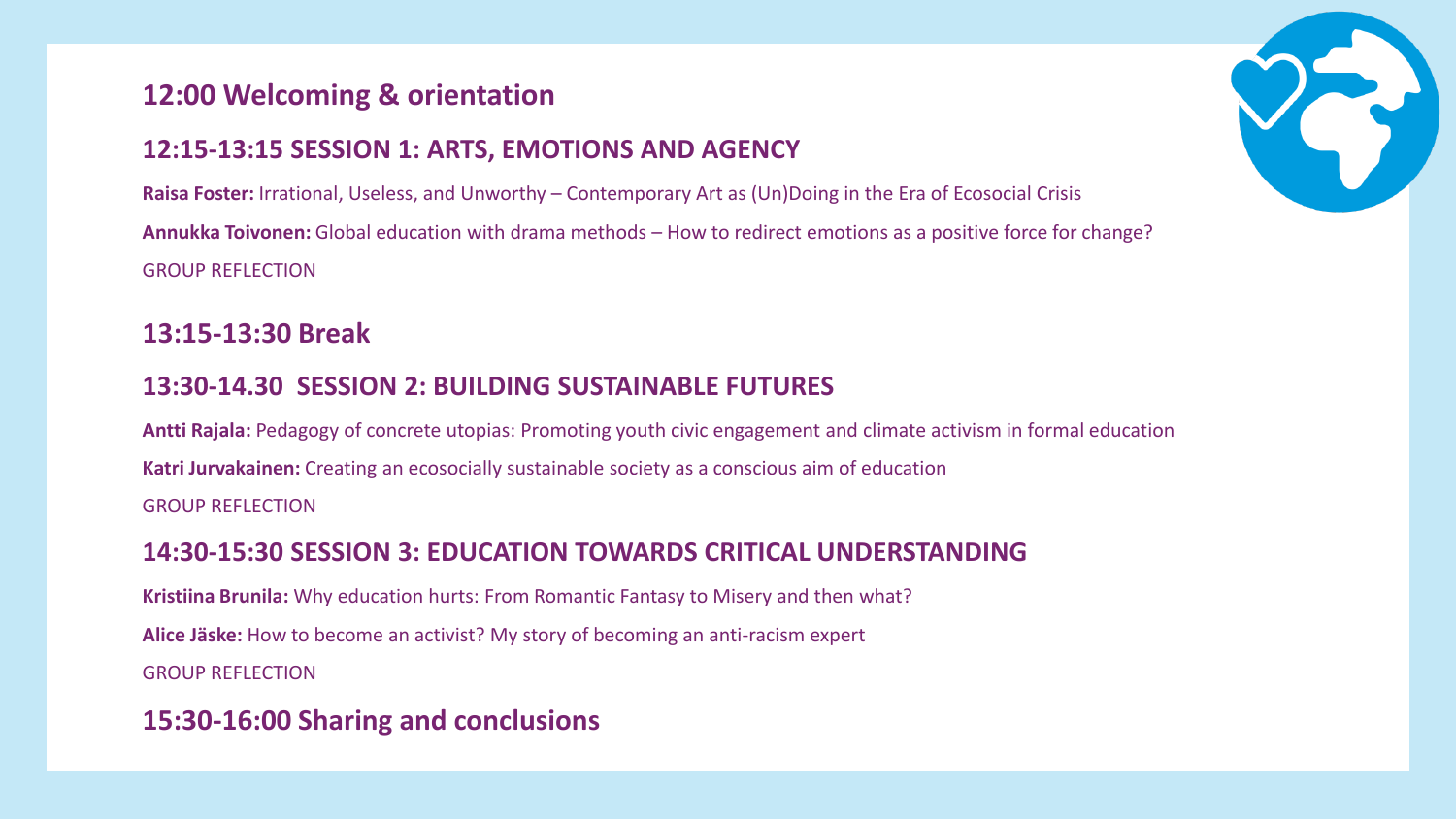### GROUP REFLECTION 1



Discuss in groups. Write down your key thoughts on Mural (board nro 2). Each group has it´s own row of post it notes.

- 1. What did you find most refreshing, inspiring or thought-provoking in the topics/presentations (we just heard)?
- 2. How are the topics relevant to your own work or practice?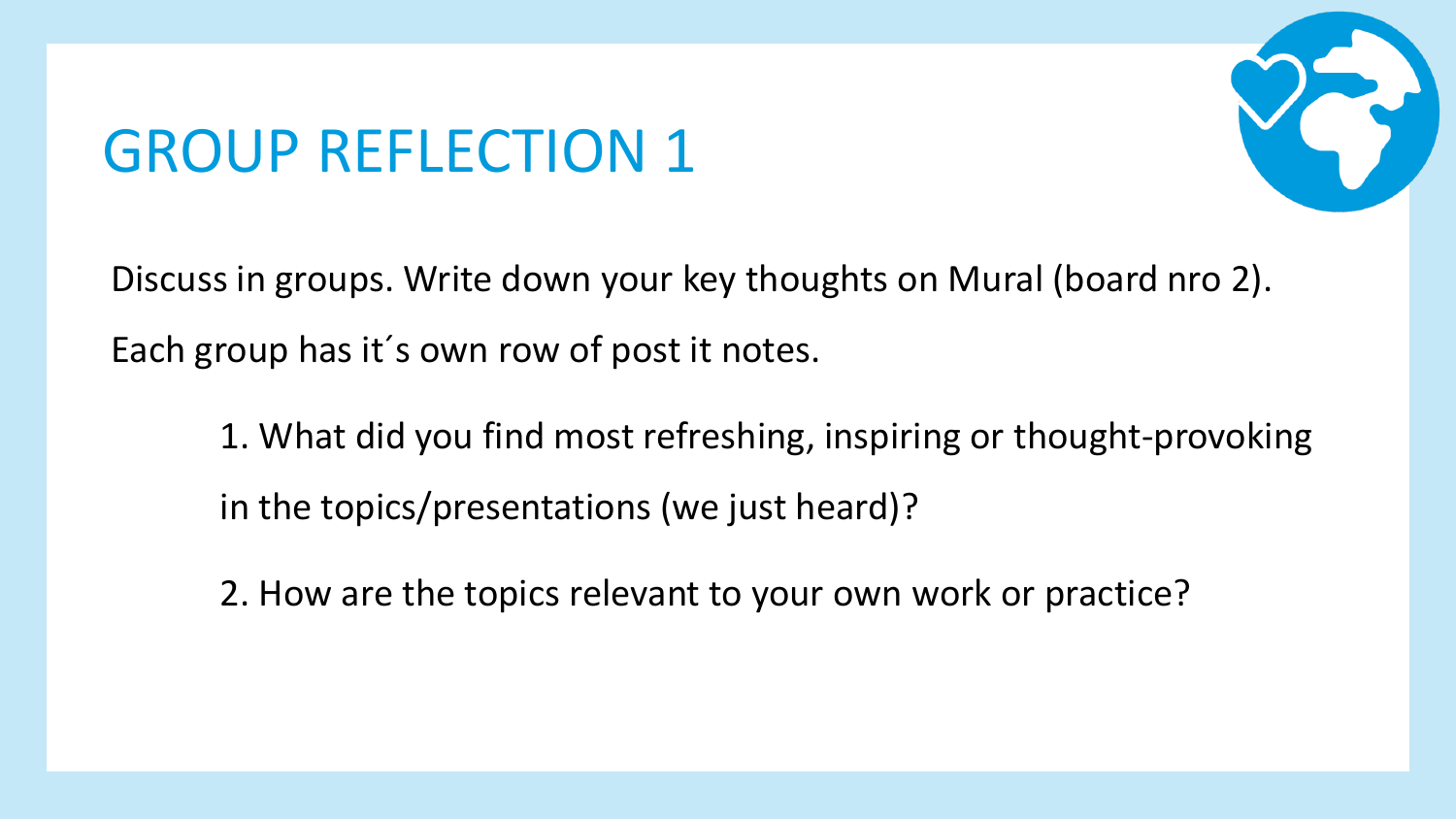### BREAK

### we'll continue at 13:30

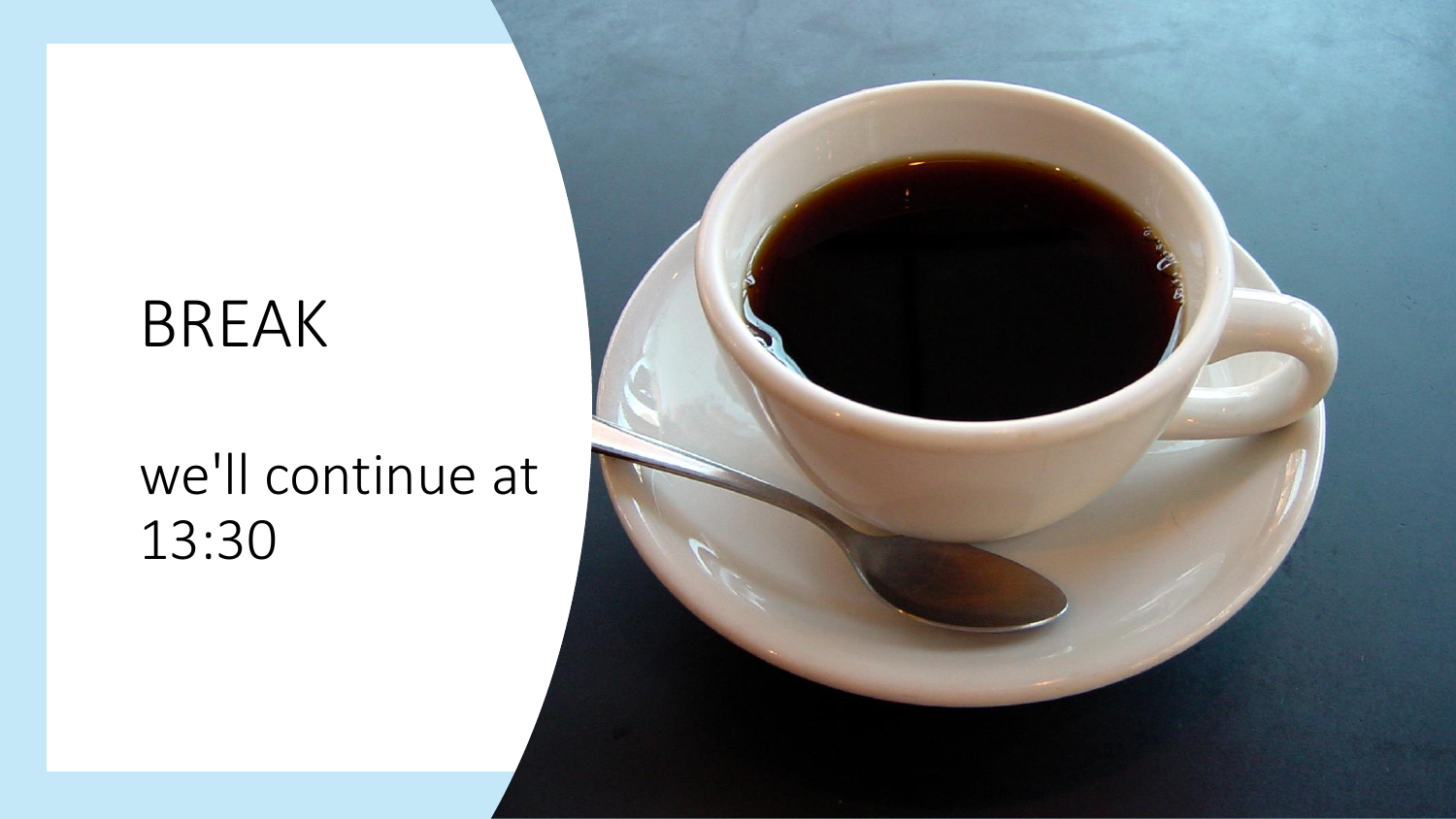

### **WORKSHOP CONTINUES**

#### **13:30-14.30 SESSION 2: BUILDING SUSTAINABLE FUTURES**

**Antti Rajala:** Pedagogy of concrete utopias: Promoting youth civic engagement and climate activism in formal education **Katri Jurvakainen:** Creating an ecosocially sustainable society as a conscious aim of education GROUP REFLECTION

#### **14:30-15:30 SESSION 3: EDUCATION TOWARDS CRITICAL UNDERSTANDING**

**Kristiina Brunila:** Why education hurts: From Romantic Fantasy to Misery and then what? **Alice Jäske:** How to become an activist? My story of becoming an anti-racism expert GROUP REFLECTION

**15:30-16:00 Sharing and conclusions**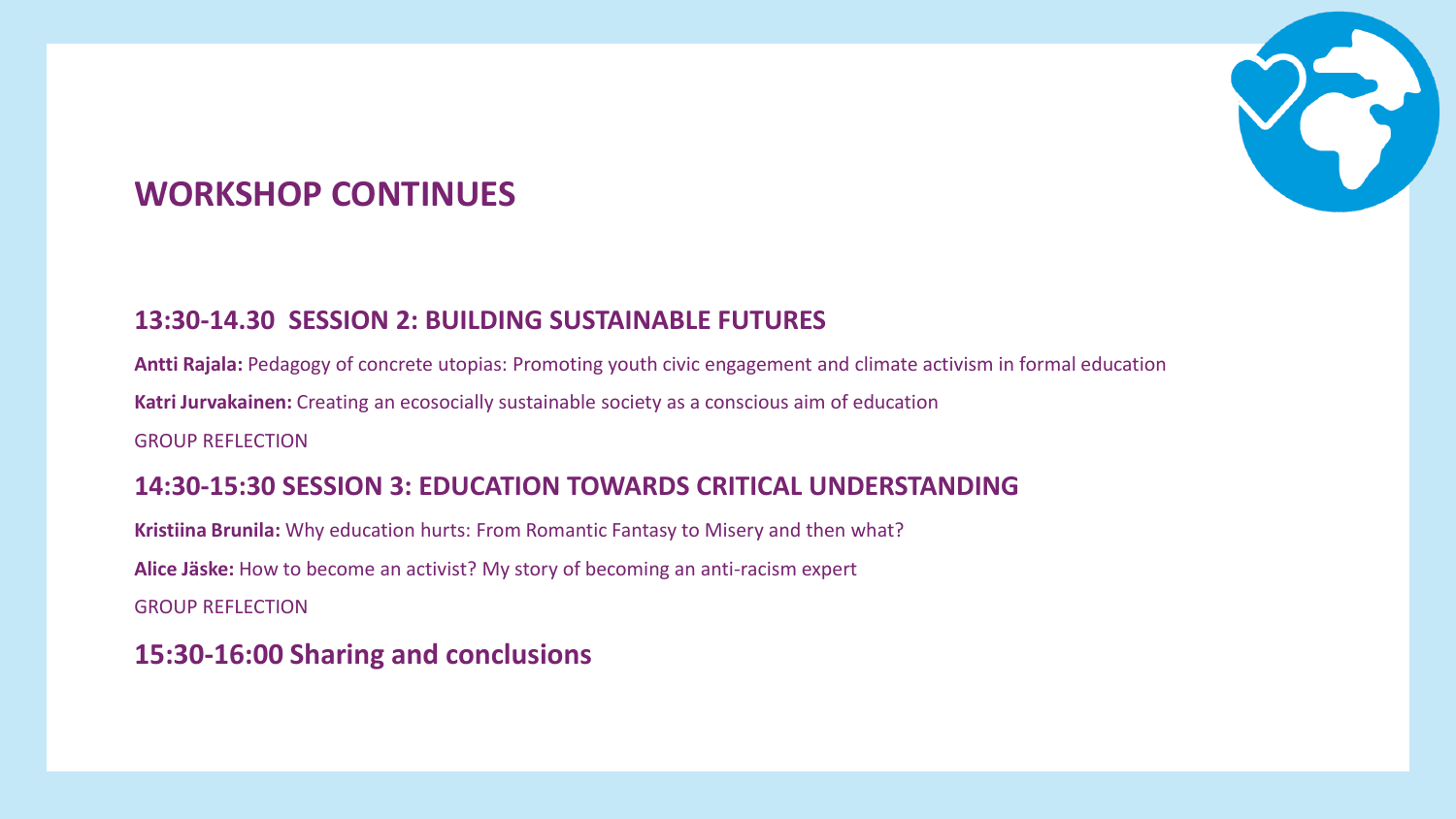### GROUP REFLECTION 2



Discuss in groups. Write down your key thoughts on Mural (board nro 3). Each group has it´s own row of post it notes.

- 1. What did you find most refreshing, inspiring or thought-provoking in the topics/presentations?
- 2. How are the topics relevant to your own work or practice?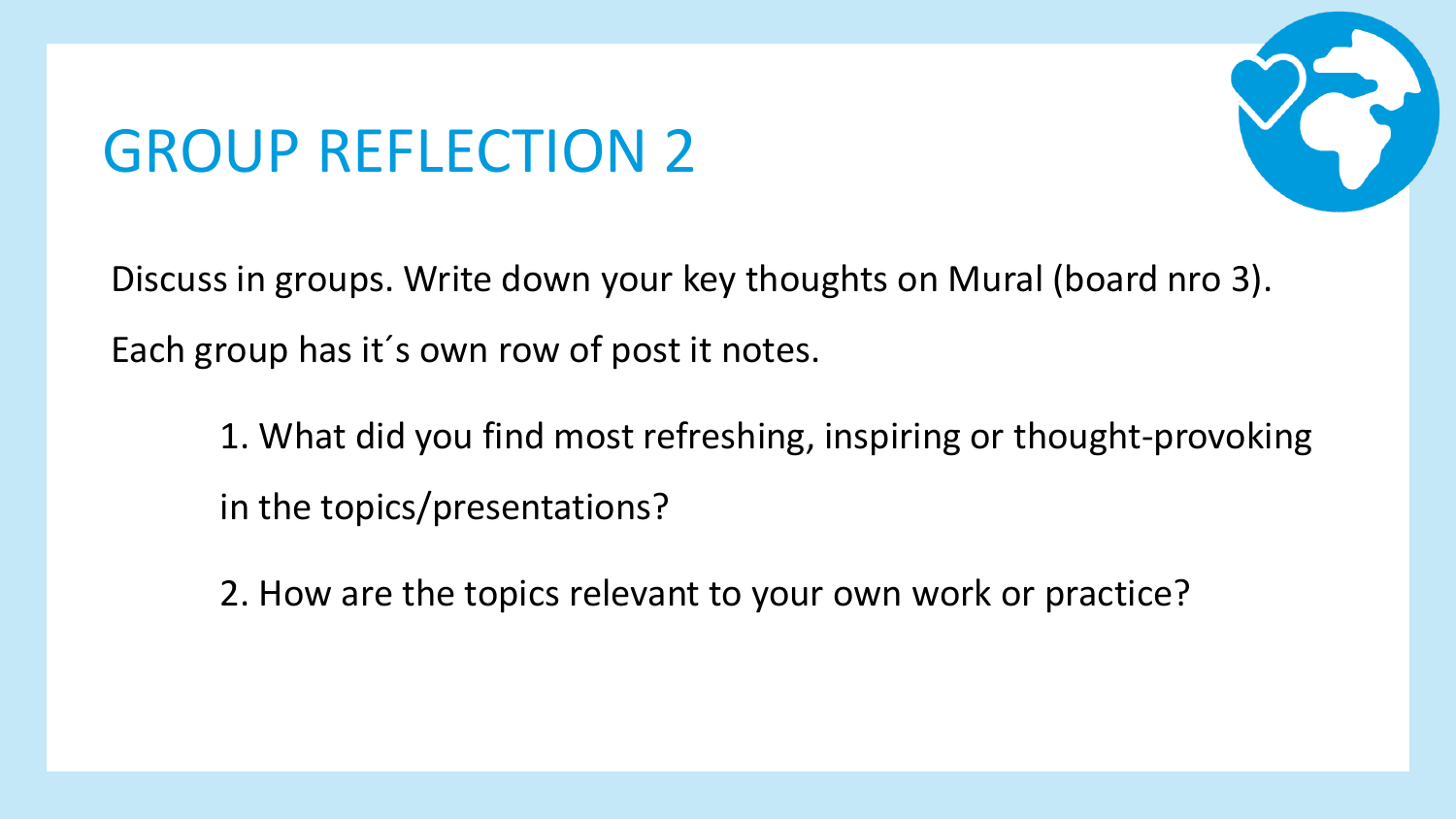## GROUP REFLECTION 3

Discuss and conclude in groups.

- 1. Write your key thoughts on Mural (board nro 4). What did you find most refreshing, inspiring or thought-provoking in the topics/presentations (we just heard)? (5 mins.)
- 2. Write your conclusions to the whole workshop (board nro 5): What are the most important learnings / ideas you take from the whole workshop? And how could you put them into practice in your own work / context? (15 mins.)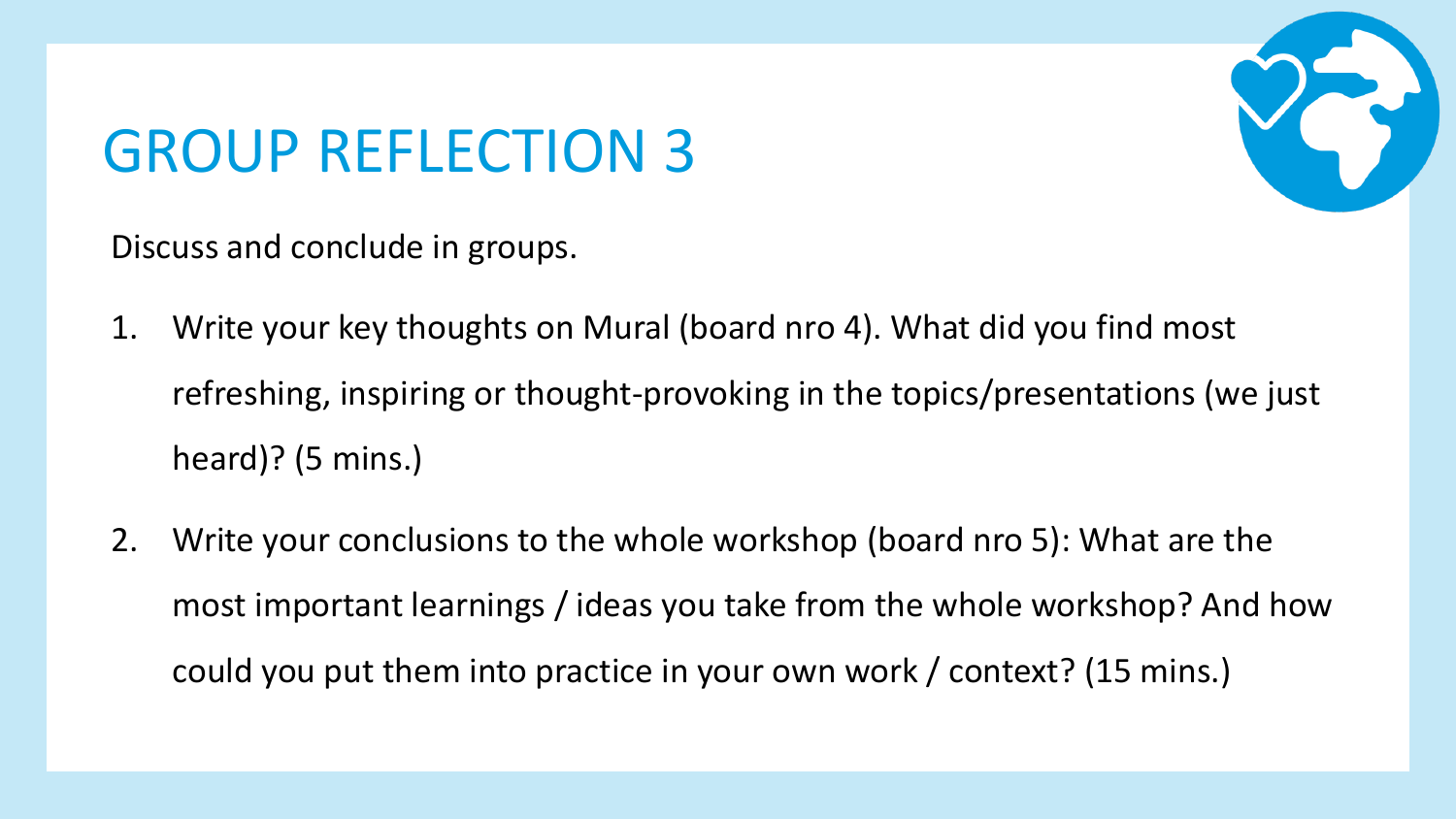

Go to menti.com and use the code 1990 3168

Word to describe: What do you take from this workshop?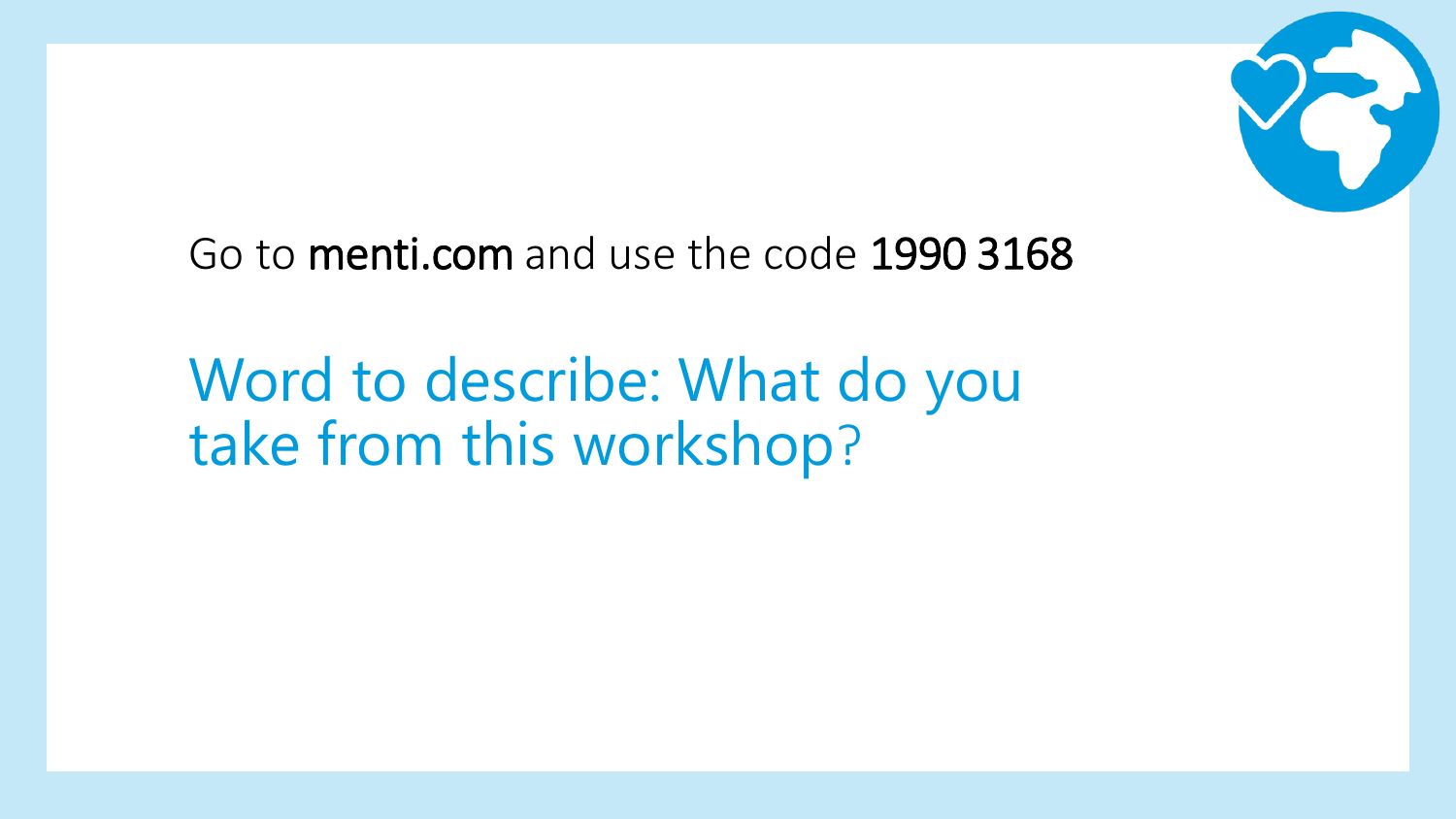### Materials and resources



#### **VST & Sivistystyön vapaus ja vastuu**

You will get email from the organizers

- All [materials on SVV -web pages: EMOTIONS, AGENCY AND ACTIVISM](http://www.vapausjavastuu.fi/emotions-agency-and-activism/)  Sivistystyön Vapaus ja Vastuu
- Feedback questionnaire
- Presentations and conclusion from the workshop

#### **About Global Citizenship Education**

#### **[www.globaalikasvatus.fi](http://www.globaalikasvatus.fi/)**

• Articles, pedagogical materials and tools, Globaalikasvatusta podcast, online-course